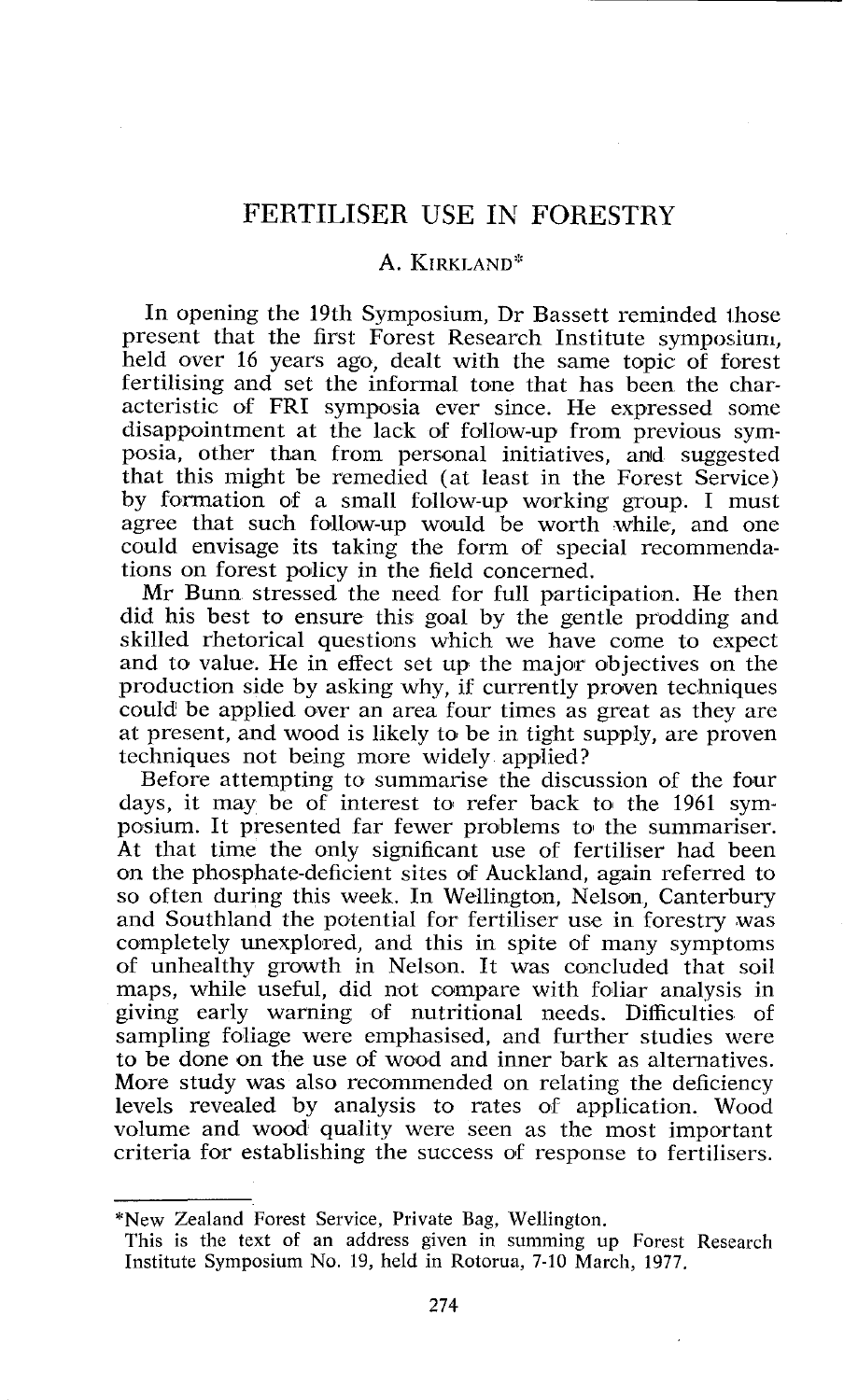It was considered necessary that future trials should be discussed fully with the chemist and biometrician. In short, similar ground was covered to this week, but obviously in much less depth.

Dr Ballard<sup>1</sup> began this symposium by tracing very adequately the pattern of fertiliser usage since the 1961 sym-Dr Ballard<sup>1</sup> began this symposium by tracing very ade-<br>quately the pattern of fertiliser usage since the 1961 sym-<br>posium — the dramatic increases in application to existing<br>production forests beginning in 1968 and to new production forests, beginning in 1968, and to new crops and protection forests from 1970. He made the point that there is not a single forest in New Zealand which would not give some response to application of nitrogen. The rapid expansion he outlined had a variety of reasons, not the least of which was the diagnostic skills being progressively built up by the Forest Research Institute and the close working relationship between the FRI group and field foresters. He predicted that urea would continue to be the principal source of nitrogen, and superphosphate of phosphorus, but with use of rock phosphate increasing if a suitable granulated product became available. He predicted an increase in the use of liquid fertilisers at time of establishment. During discussion he made the point, reiterated later on several occasions, that the fertilisers used could obscure the effect of specific elements - for example, calcium and sulphur, as well as phosphorus, could be having a real effect when superphosphate is applied. Mr Humphreys (NSW) stressed the role of calcium in root development.

Dr Sutton touched upon the "economist's complaint"  $-$  lack of adequate data. **A** number of important points made in his paper included (1) the fact that as land becomes scarcer fertilising will be seen as the means of increasing total yield, (2) interaction of fertilising with other tending operations is particularly important, and (3) that unit costs of overheads -roading, harvesting, etc.-are reduced by increasing production from a given area. Discussion turned from economics to how adequately to measure responses, particularly for the forests in the hidden hunger zone that were now receiving greater attention in the current fertilising programme. Change in site index as a criterion was resurrected, cut down, and finally buried by Dr Whyte (in a later session). Dr Ballard plumped for change in rotation length, particularly if trying to forecast the economic significance of responses in young stands, and Mr Hall (APM) suggested increases in dry matter production as the ideal. He also argued that management

<sup>&#</sup>x27; Symposium papers presented by authors mentioned in this article appear in the *Proceedings of Forest Research Inslitufe Symposium No. 19,* Use of Fertilisers in New Zealand Forestry, published in 1977.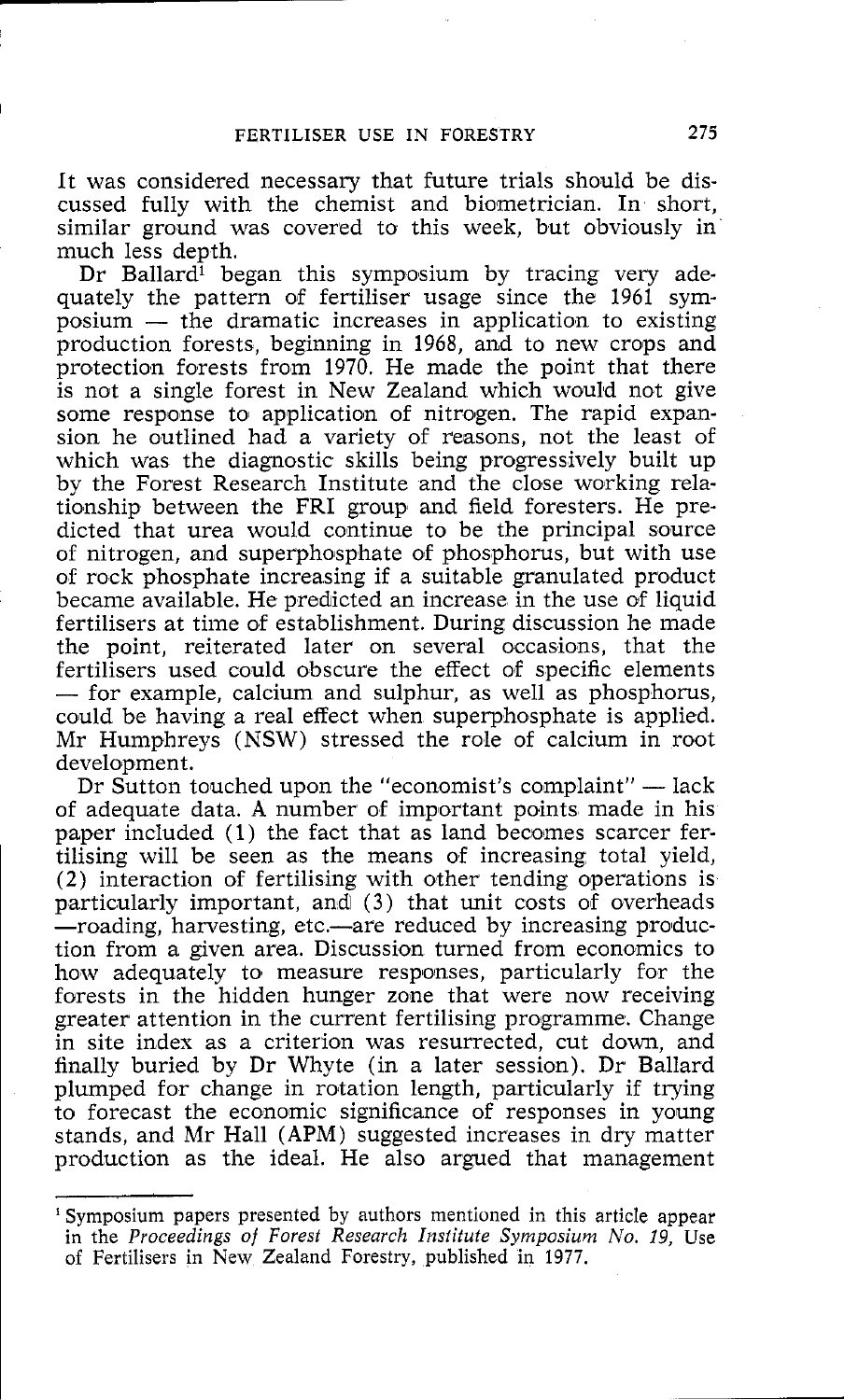should be aimed at minimising cost per unit of dry matter produced, a goal research had shown to be achieved at much higher management inputs (particularly weed control and fertilising) than currently used in most forestry operations. The change in cost per tonne of dry matter in relation to rates of application was essential basic information for those who have to make decisions on fertiliser use. Dr Whyte suggested shat rather than talking about stand models, economic analysis must be concerned with whole forests.

The same points often arose (with changing emphasis) in different sessions; an example was the paper by Dr Madgwick. The same points often arose (with changing emphasis) in<br>different sessions; an example was the paper by Dr Madgwick.<br>Despite strong qualifications - one species, one set of condi-<br>tions one site is bis paper loid a basis f different sessions; an example was the paper by Dr Madgwick.<br>Despite strong qualifications — one species, one set of condi-<br>tions, one site — his paper laid a basis for understanding the<br>nottern of nitrogen usage over a 2 pattern of nitrogen usage over a 20-year period, including the dramatic effect of thinning on net uptake. Later contributions from several participants (New Zealand and Australia) seemed to establish reasonably clearly that a response to nitrogen was dependent on the crown having room for expansion, and was thus limited to  $(1)$  the period from establishment to initial crown closure, (2) the period immediately after thinnings and (3) to those closed stands with thin and inadequate crowns. The last observation drew the suggestion from an agriculturalist for a simple diagnostic technique  $-$  if you can see the sky, fertilise. Such simple prescriptions are greatly welcomed by forest managers! The longevity of nitrogen in the system, including that in understoreys, seemed to be conjectural at this stage; so was the response in subsequent thinnings to previous applications, and more fundamental studies are still required. Nonetheless, the manner in which various trials and experiments have corroborated one another and led to a plausible hypothesis on how nitrogen works represents real progress, and gives a sound lead to the sort of management decisions that have to be made.

The other important part of Dr Madgwick's paper concerned the distribution of nutrients in the above-ground portion of the stand. This type of information is essential to understanding the full effects of whole tree logging, root-raking and other management practices.

Dr Gadgil added further to the nitrogen story by highlighting the role that legumes are capable of playing. The neatness of the nitrogen producing and sustaining role of lupin and marram, introduced primarily for sand stabilisation, is quite remarkable and illustrates the need for careful observation and understanding of biological processes even in the simplified pine plantation ecosystems.

The greater reliance of our fertilising programme on sensitive well calibrated diagnostic techniques, as it progresses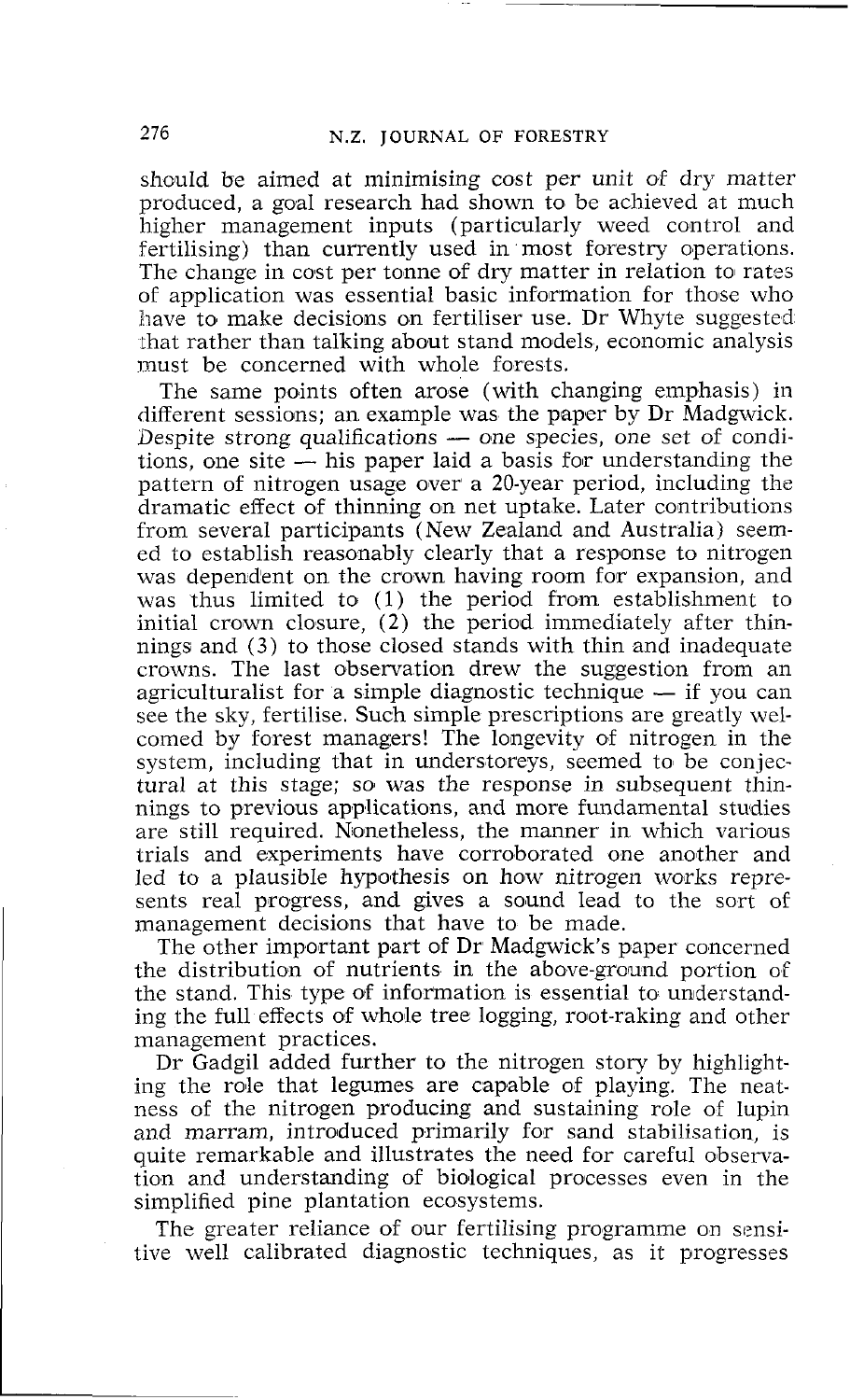## FERTILISER USE IN FORESTRY **277**

from one of treating obviously deficient stands to one of sustaining growth or increasing productivity of apparently healthy stands, was emphasised by Dr Ballard. He outlined the current foliage and soil testing techniques used, their limitations, and the need for more work relating the magnitude of response to appropriate variables, perhaps with better site and stand stratification to improve prediction. Because of his abhorrence of fixed prescription-type systems, which tend to be imprecise and wasteful of fertiliser resources, he cautioned against using soil mapping units or other criteria which do not actually measure nutrient status directly. The importance of the relationship between fertiliser response and silvicultural treatment, particularly for nitrogen fertilisation, was stressed, as was the need for well designed and appropriately measured field trials for calibration purposes  $-$  points further stressed by Dr Whyte and Mr Woollons.

I am entirely sympathetic to Dr Whyte and Mr Woollon's insistence on well-defined objectives, carefully conceived plotdesigns, and precise forms of measurement, Dr Whyte's evangelism in this respect extends, with good reason, into the field of mensuration generally and may he not be discouraged! Although well replicated trials and a sound underlying basic biological model were clearly preferred, Mr Woollons accepted that regression analysis represented one of the better ways of pooling data from various sources. The need to measure volume changes accurately was brought out on a number of occasions; there is commonly no height response to fertilising marginal sites, and basal area does not account for changes in stem and branch form of the type described by Dr Barker. Hence dendrometers, and not 2-way volume tables, for changes in stem and branch form of the type described by<br>Dr Barker. Hence dendrometers, and not 2-way volume tables,<br>are clearly desirable — but the use of these must have a pre-<br>cise underlying monourational base. cise underlying mensurational base.

Dr Mead's paper on fertiliser sources was a very usefuI reference for forest managers, outlining the fertiliser sources available and those which were likely to be the most suitable in particular management situations. This was supplemented by a paper on the future supply of fertilisers by  $\overline{D}r$  Rogers. He indicated that the long-term supply prospects for both N and P fertilisers were good, but we must expect some increases in prices although these were likely to be at least balanced by improved prices for wood. Future supplies of rock phosphate were discussed by Dr Rogers. Throughout the symposium, the effectiveness of various types of fertiliser was discussed. Dr Adams suggested lime for better mineralisation in low pH areas and Dr Ballard indicated little response to lime in many fofrestry trials. Dr Bengston cautioned against possible leaching losses from excessive nitrification resulting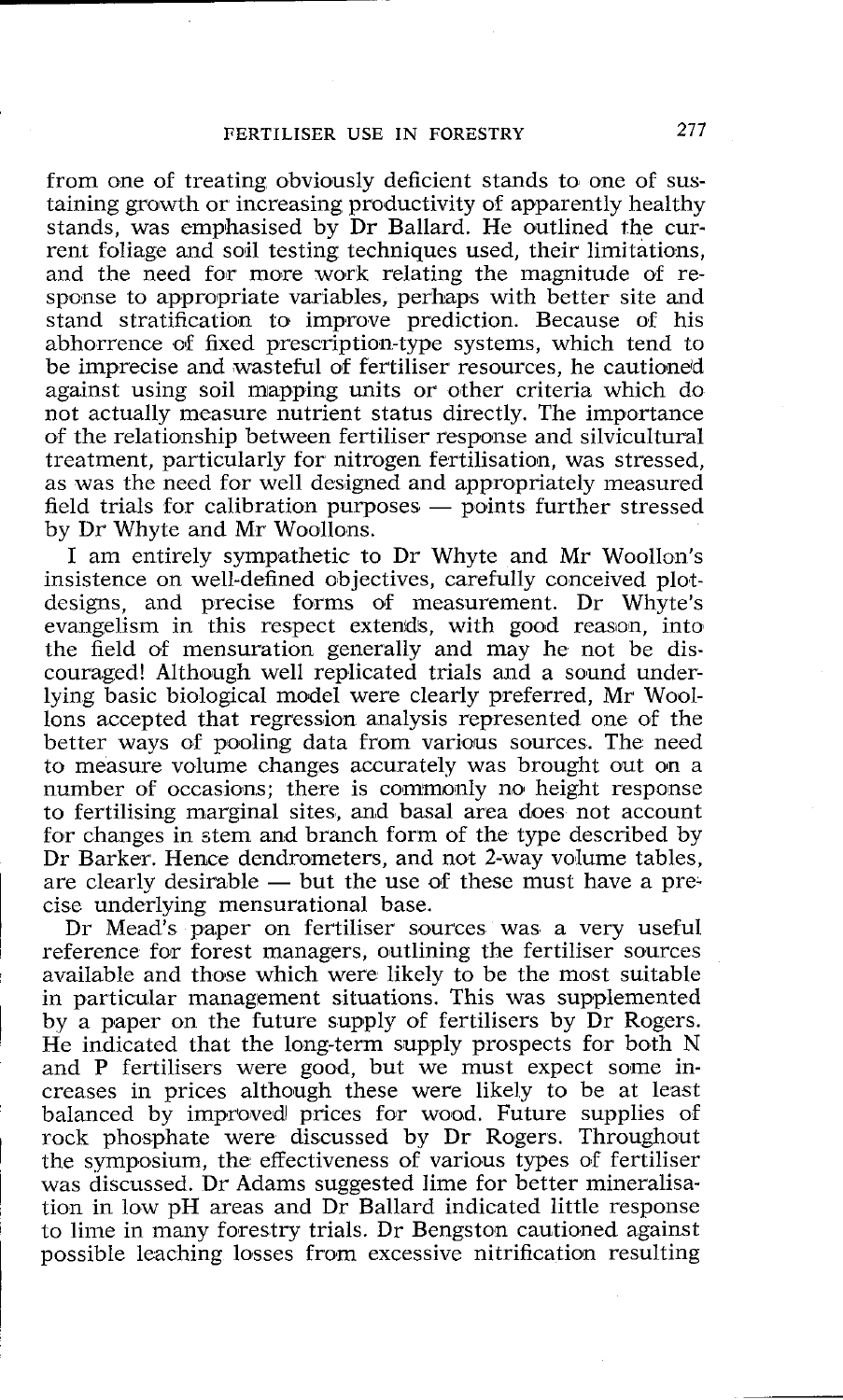from lime application. Superphosphate in New South Wales gave strikingly better root distribution than rock phosphate but some mixture of the two was suggested to prolong effectiveness. In the Southern States rock phosphate had lasted after 7 years when the effects of superphosphate had given out.

Possible disadvantages of urea were discussed at length. Dr Crane made the point that all forms of nitrogen were characterised by strong proponents or opponents.

The burning effect of urea arising from free ammonium could perhaps be countered by adding triple super or superphosphate and Dr Bengtson made the general observation could perhaps be countered by adding triple super or super-<br>phosphate and Dr Bengtson made the general observation<br>that N almost always works better with adequate P - hence<br>the good results reported for Megamp. The problem the good results reported for Magamp. The problem of urea volatilisation was not seen as a major one in New Zealand with rain likely over very short periods. Overseas figures of 30 to 40% retention of particles in the foliage for several hours were quoted, and the possible significance of this in volatilisation losses was speculated on. Dr Bengtson in his very interesting address remarked that there had been a swing from urea to ammonium nitrate in Sweden where heavy raw humus tied up the urea. He warned against translating this to the New Zealand situation, particularly because of the danger of entry of nitrate into streams. Dr Will's Kaingaroa studies confirmed the relative immobility of urea-borne nitrogen in the upper soil of pumice profiles, and its safety from this point of view.

In summary there appeared to be plenty of scope for more work on the efficiency of various fertilisers, different formulations of both single and multiple nutrient sources, and the physical form of fertilisers as it affects distribution from the ground or from the air. It was feared that forest interests were too small to influence fertiliser manufacturers in at least some of these prospects.

As well as legumes, Dr Gadgil's paper had other suggestions on nutritional inputs that did not involve artificial fertilisers. Sewage and wastes were discussed. On the field trip a very clear example was seen of the type of nutrient loss through a management practice (in this case root raking) that Dr Gadgil spoke of. The effects of burning on nitrogen were discussed, with the suggestion that fixation by stimulated microbes balanced volatilisation in the burn.

Discussion on use of fertilisers at the time of establishment raised a variety of questions. First the efficacy of spot applications was queried. It was reported that the utilisation of P in this method was less than 4% and one application lasted only 3 or 4 years, necessitating early aerial topdressing to prolong the response. Applications in excess of 170 to 200 g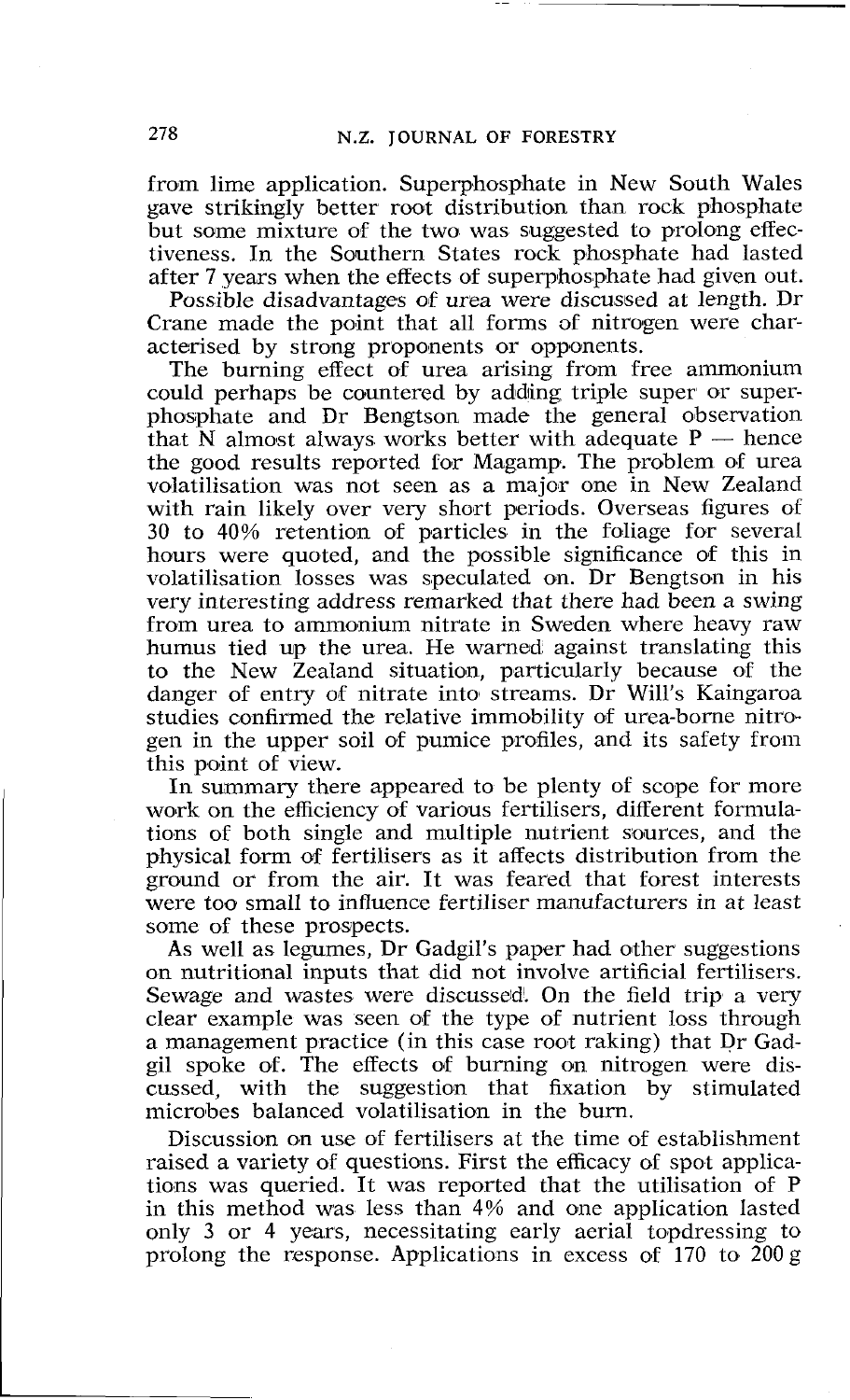superphosphate per tree produced no additonal response. The reasons appear to be limited root exploitation at the spot and interaction with water uptake. The solution was seen as mechanical incorporation of the fertiliser into the soil during site preparation (e.g., bedding); but steep slopes remain a problem, and a fairly high proportion of our current establishment is on quite steep land.

The problem with applying N at the time of establishment was its ephemeral nature and the difficulty of applying big doses without burning. More work in biological fixation may provide a solution, and trees such as Acacia and alder were mentioned, as well as legumes.

A strong plea was made by people from Auckland Conservancy for combining site preparation with fertilising, as the two are normally synergistic. They pointed out that cultivation can prevent root/shoot imbalance and hence toppling improve soil structure and rooting medium, improve drainage, aerate the soil and rejuvenate nutrient supply. To this impressive list were added weed suppression and increase in volume of available soil. The point was made that trees themselves improved soil structure markedly on poor sites, e.g., stands on heavy clays at Riverhead Forest treated with a heavy application of superphosphate and Westland pakihi sites where tree growth had been stimulated by N and P.

Mr Bunn put in a plea for the man who had to carry the fertiliser. Mechanisation of establishment applications was considered highly desirable. Combining site preparation and fertilising operations, or using liquid fertilisers, was seen as the best means of achieving this. The latter also offers the prospect of simultaneous application of weedicides.

In dealing with the fertilising of established stands I must quote from the paper of Dr Whyte and Mr Woollens. "The manager who can specify without any prompting exactly what response variables he is concerned with, the total population to which he wishes to extend the results, and a broad indication of the size of the response that might be worth acting on, is a rarity if he exists at all."

Mr Bunn began by repeating the question  $-$  why are we fertilising only 25% of the area which would respond, most of which involves established stands? As fertilising is essentially an investment decision, what order of improvement or gain would be necessary? The managers who responded were few, but did exist. Mr Olsen expressed satisfaction with a 10% gain. Mr Hall felt that if the grower must supply wood according to some pattern, then options including fertiliser can be examined in relation to cost. Mr Handiside was ready to accept a positive net worth gain of 10% and Dr Sutton an annual gain of  $1 \text{ m}^3/\text{ha} - i.e.,$  about 5%.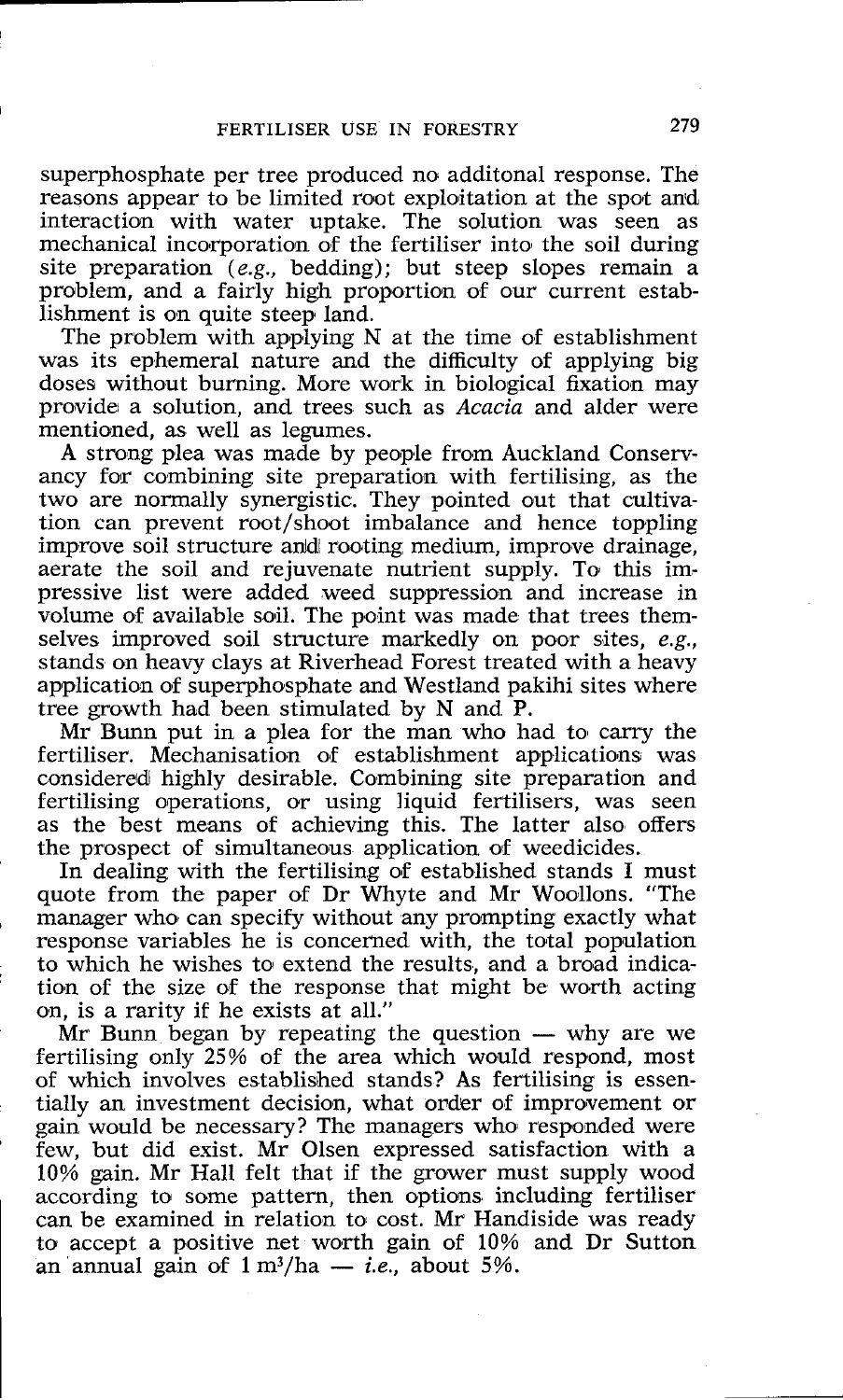Important qualifications were added, by Dr Madgwick on distance from forest to plant, and by Mr Gleed on alternative costs of new land and associated developments. If the opportunities set out by Dr Ballard are to be realised, and these depend largely on adding nitrogen to existing stands, then there is a big question for further analysis by managers. There appeared to be no simple criteria for management. If one is the owner of a single woodlot without opportunity to plant another, then it may be reducible to simple cash flow analysis of return with and without fertiliser. For a large company or State organisation the problem is not nearly so simple, and it requires analysis at the forest or regional, not the stand level. The first requirement is a wood production target, expressed in terms of the quantity and quality of wood required at specific times to maintain current levels of output and provide for new sales, or further steps in industrial expansion. Given such a target the most effective way of meeting it can theoretically be analysed by setting up models to explore the effects of new planting, silvicultural manipulation, clearfelling earlier or later, tree breeding and of course application of fertilisers. It has become abundantly clear that all of these are interrelated, and it is doubtful whether the complex interactions are fully understood. For example, are they, as asked, additive or multiplicative? The answer is complicated further by the fact that the manager of a large forest estate works within a budget constraint, and when the analyses are laid out it is the dollar return per dollar invested in pursuit of the target that is of prime concern. This is applied irrespective of whether quantity of fibre or quality of sawn timber is his dominant objective. It is therefore simplistic to suggest that, because a significant response can be got from a fertiliser, it should automatically be used.

The problem for the manager in setting up the appropriate it should automatically be used.<br>The problem for the manager in setting up the appropriate<br>investment models is the one raised by Dr Sutton — uncer-<br>teinty Although fertiliser gains are doubtless substantial, and tainty. Although fertiliser gains are doubtless substantial, and the opportunity is therefore real, a very carefully measured experiment as indicated by Dr Whyte can come up with confidence units of only  $\pm$  40%. This slop is characteristic of other inputs in any model, and what it means is that the approach will not achieve any sort of deterministic solution to the manager's problem. He can narrow the probabilities with complex trials such as those mentioned by Mr Woollons, but this will take time and the uncertainty will never be entirely eliminated. At best he has a variety of solutions with very rough probabilities for each. His problem is even further confounded by appropriations of funds on a year-to-year basis, which may erratically expand and contract the budget constraint, con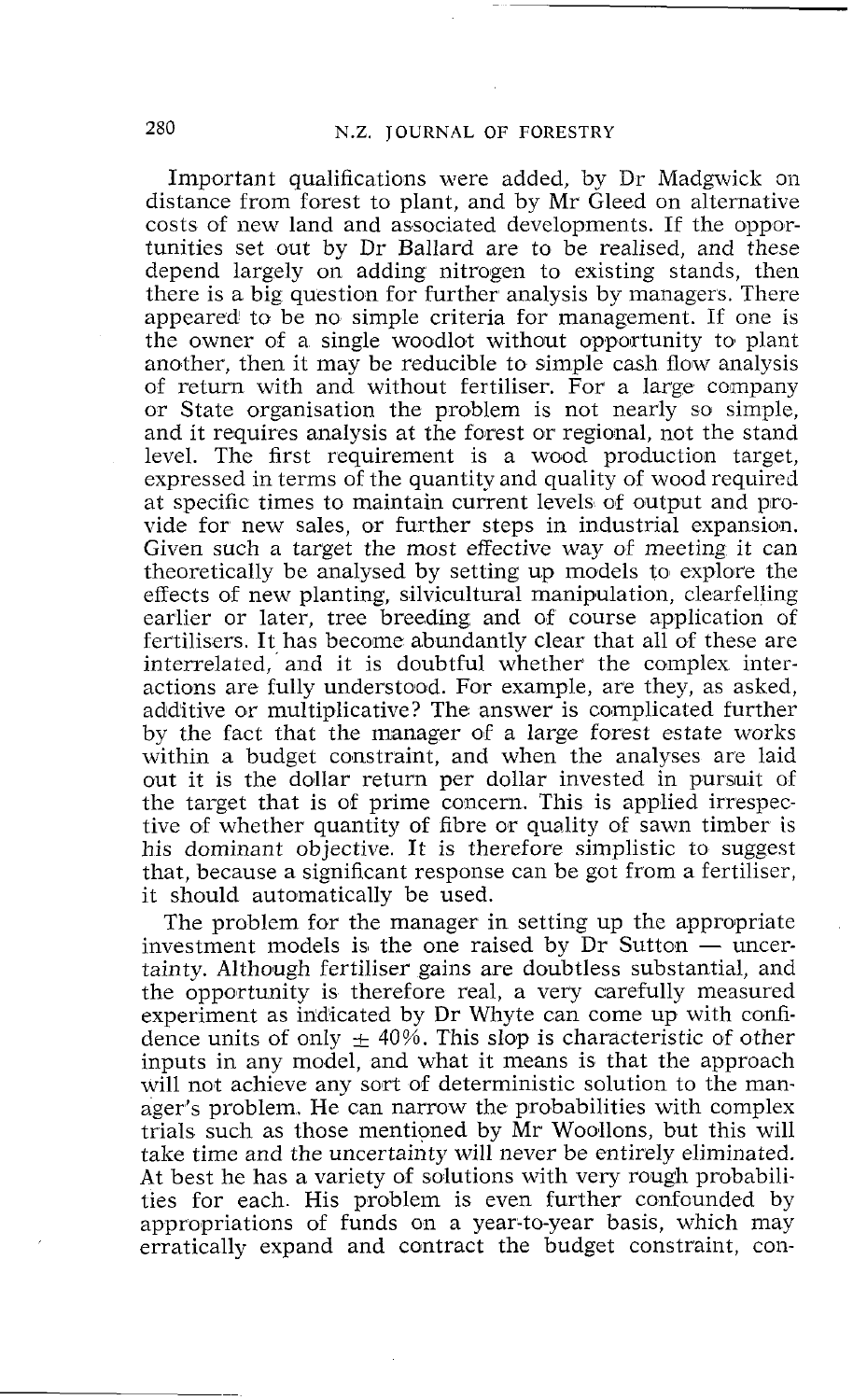tinuously producing an entirely new ranking of opportunities. I am not trying to apologise for managers but to indicate that<br>the application of research results requires very clear application of research results requires very clear managerial objectives, sound related planning, and a highly flexible response.

It is true that we face a tight wood situation for a decade or so and it is clear that fertilisers can help; but if they are to do so it will require an act of faith based on the information we have received (incomplete though it might be), because by the time all responses and interactions are clarified we will be out the other side and into the land of plenty again.

In the longer term the more advanced phase of the mensuration and fertiliser trial programme for determining optimum regimes, spoken of by Dr Mead, will allow important future decisions. These will indicate whether more land, or more intensive use of existing forest lands, is the best solution to expanding forest production when the real boundary between agricultural and forest use of our limited land area is approached.

One session dealt at length with the question of quality control, particularly in aerial topdressing operations. Better communication with firms involved was stressed, as well as man-to-man communication with the pilot by ground observers. More powerful fixed-winged aircraft with better spreaders may help, and good compartment layout certainly would, not only in spreading but with respect to sampling and other costs. Large settings which allow easy topdressing conflict with Dr Will's suggestion of small settings to minimise N runoff: thus environmental requirements run quite contrary to operational ones. With the need for riparian strips perhaps helicopters are the answer, as suggested by Dr Neary. It is also obvious that some more work is required if the uncertainty factor involved in moving from ground experiments to aerial application is to be understood, let alone overcome.

The session on nurseries was in a sense just an extension of the "fertilising at time of establishment" discussion. The desire to send young trees on their way in prime nutritional condition, and gain the obvious advantages of feeding them when closely assembled rather than spread over the planting block, needs to be tempered by the problem of excesses (particularly of nitrogen) which can reduce field survival. If trees leave the nursery in tip-top condition they establish quickly, and they can take advantage of a further application a year later. The importance of this was discussed; the opportunity to hit the top growth curve thus begins in the nursery. The greencrop story seems to have been well documented, at least